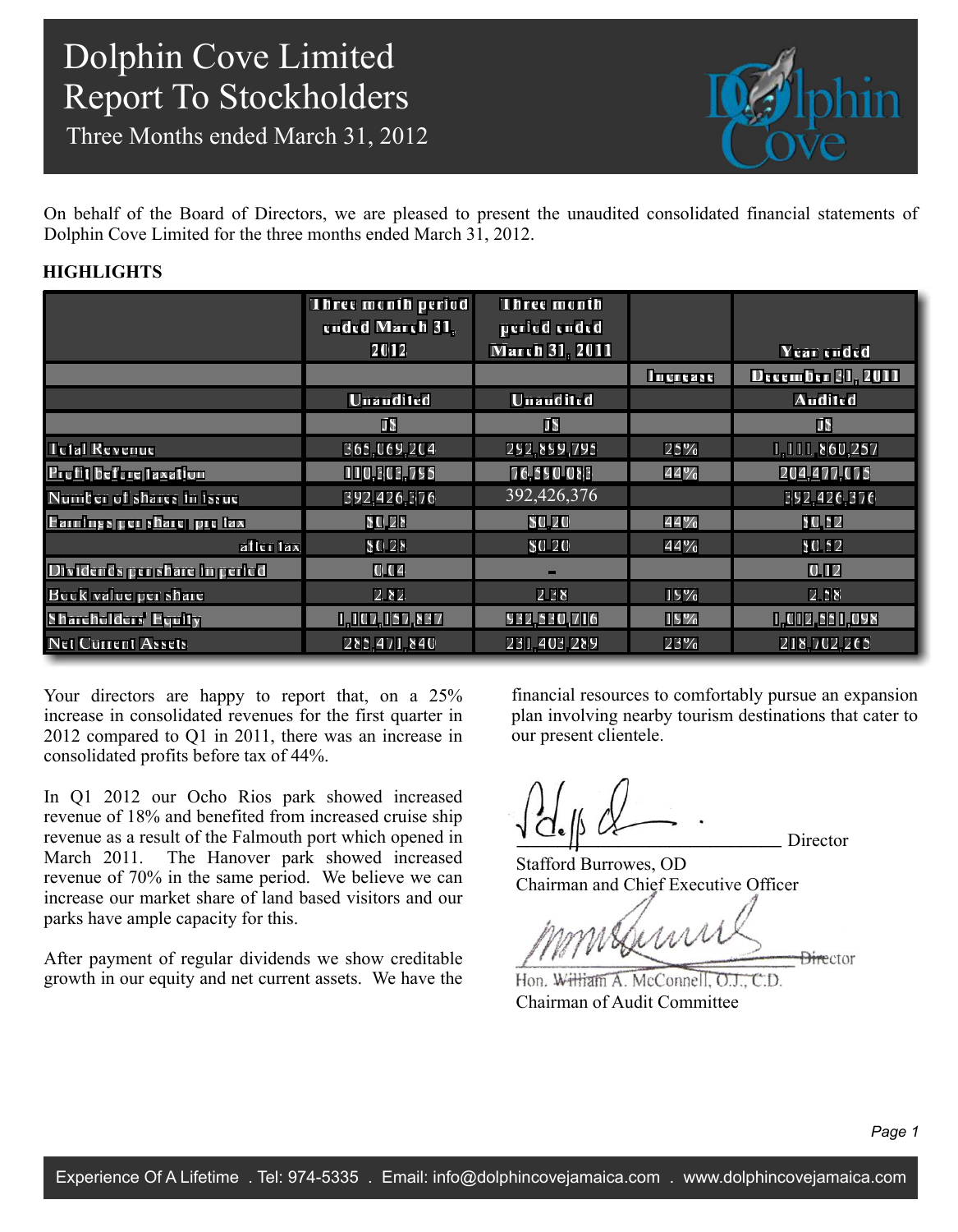Three Months ended March 31, 2012



### **DOLPHIN COVE LIMITED**

#### **Group Interim Statement of Financial Position As at March 31, 2012**

|                                              | As at<br><b>March 31, 2012</b> | As at<br>March 31, 2011 | As at<br>December 31, 2011 |
|----------------------------------------------|--------------------------------|-------------------------|----------------------------|
|                                              | <b>Unaudited</b>               | Unaudited               | <b>Audited</b>             |
| <b>CURRENT ASSETS</b>                        |                                |                         |                            |
| Cash and cash equivalents                    | 37,971,808                     | 26,615,530              | 44,922,944                 |
| Securities purchased under resale agreements | 151,772,913                    | 164,851,095             | 63,558,935                 |
| Investments                                  |                                | $\mathbf{r}$            | 54,394,538                 |
| Accounts receivable                          | 226,684,769                    | 185,704,865             | 164,342,854                |
| Due from related parties                     | 20,345                         | 127,538                 |                            |
| Loan receivable                              | 5,061,607                      | 1,633,532               | 5,878,625                  |
| Taxation recoverable                         | 4,582,947                      | 2,445,991               | 4,036,524                  |
| Inventories                                  | 28,711,851                     | 21,032,268              | 24,994,578                 |
|                                              | 454,806,239                    | 402,410,819             | 362,128,998                |
| <b>NON-CURRENT ASSETS</b>                    |                                |                         |                            |
| Property, plant and equipment                | 827,047,990                    | 793,666,480             | 819,552,062                |
| <b>Biological</b> assets                     | 105,769,548                    | 115,044,139             | 108,033,316                |
|                                              | 932,817,538                    | 908,710,619             | 927,585,378                |
| <b>TOTAL ASSETS</b>                          | \$<br>1,387,623,778            | 1,311,121,438           | 1,289,714,376              |
| <b>CURRENT LIABILITIES</b>                   |                                |                         |                            |
| Bank overdrafts, unsecured                   | 16,042,251                     | 14, 361, 733            | 6,769,468                  |
| Accounts payable and provisions              | 75,891,603                     | 80,710,494              | 64, 154, 178               |
| Current portion of long term loans           | 72,496,871                     | 75,935,303              | 72,496,871                 |
| Taxation payable                             | 4,903,674                      | $\blacksquare$          | 6,216                      |
|                                              | 169,334,399                    | 171,007,530             | 143,426,733                |
| NON-CURRENT LIABILITY                        |                                |                         |                            |
| Deferred tax liability                       | 4,420,712                      | 9,447,872               | 8,873,757                  |
| Long term loans                              | 106,710,830                    | 198,135,320             | 124,862,788                |
|                                              | 111,131,542                    | 207,583,192             | 133,736,545                |
| SHAREHOLDERS EQUITY                          |                                |                         |                            |
| Share capital                                | 257,960,325                    | 257,960,325             | 257,960,325                |
| Capital reserve                              | 344,965,907                    | 345,742,071             | 344,965,907                |
| Retained earnings                            | 504,231,604                    | 328,828,320             | 409,624,866                |
|                                              | 1,107,157,837                  | 932,530,716             | 1,012,551,098              |
| TOTAL SHAREHOLDERS' EQUITY AND LIABILITIES   | \$<br>1,387,623,778            | 1,311,121,438           | 1,289,714,376              |
|                                              |                                |                         |                            |

Approved by the Board of Directors and signed on its behalf by:

Director Stafford Burrowes, O.D.

 $\frac{1}{2}$ 

Hon. William A. McConnell, O.J., C.D.

*Page 2*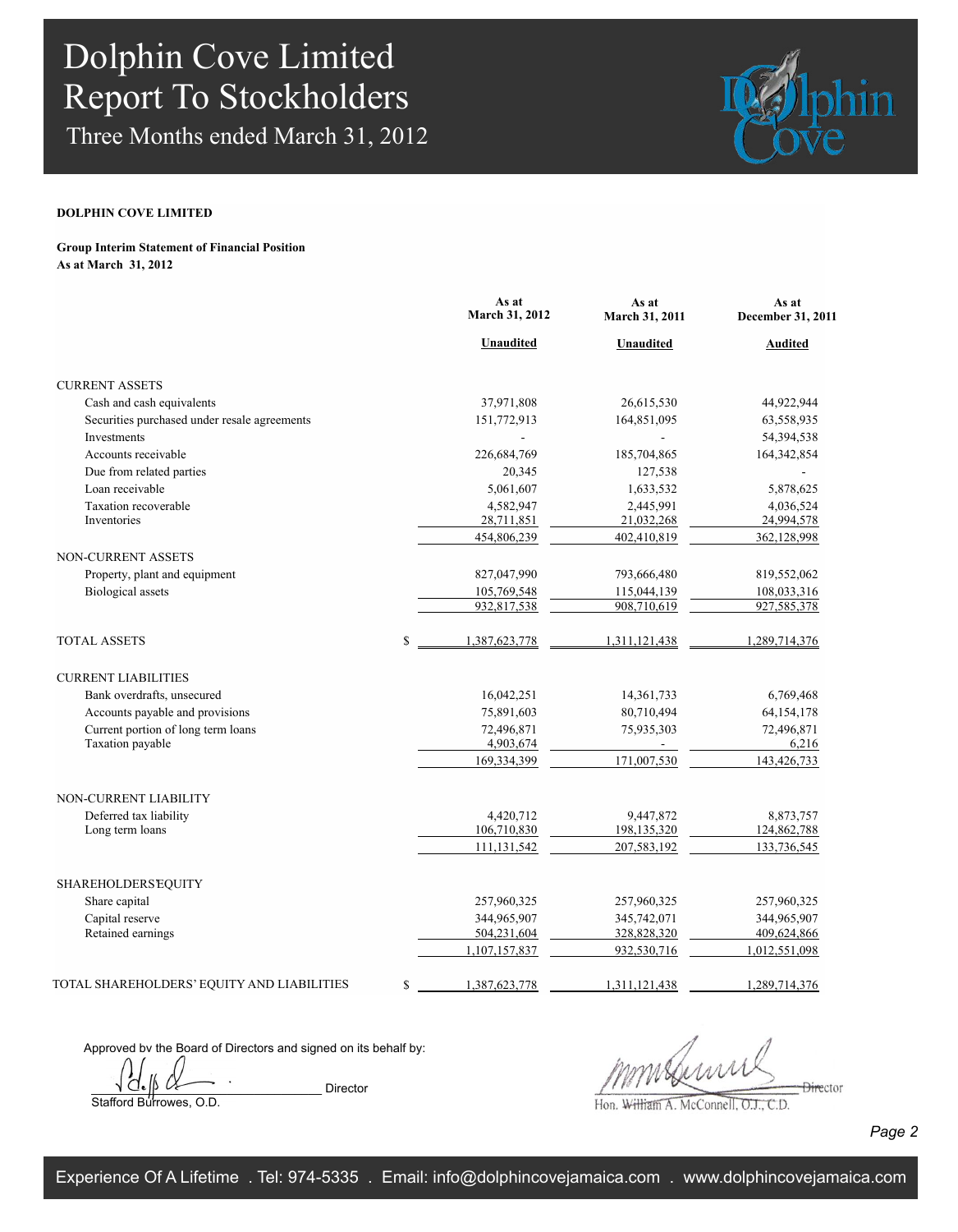Three Months ended March 31, 2012



#### **DOLPHIN COVE LIMITED**

#### **Group Interim Statements of Comprehensive Income Three-months ended March 31, 2012**

|                                                           | <b>Three-months</b><br>ended<br>March 31, 2012<br><b>Unaudited</b> | <b>Three-months</b><br>ended<br><b>March 31, 2011</b><br><b>Unaudited</b> |        | Year<br>ended<br>December 31, 2011<br><b>Audited</b> |
|-----------------------------------------------------------|--------------------------------------------------------------------|---------------------------------------------------------------------------|--------|------------------------------------------------------|
| <b>OPERATING REVENUE:</b>                                 |                                                                    |                                                                           |        |                                                      |
|                                                           |                                                                    |                                                                           |        |                                                      |
| Dolphin attraction revenue                                | 260,581,483                                                        | 205,834,726                                                               | $\ast$ | 794,006,489                                          |
| Less: Direct costs of dolphin attraction                  | (26, 454, 379)                                                     | (21, 194, 184)                                                            | $\ast$ | (80, 886, 060)                                       |
|                                                           | 234, 127, 104                                                      | 184,640,542                                                               | $\ast$ | 713,120,429                                          |
| Ancillary services revenue                                | 104,487,721                                                        | 87,065,069                                                                | $\ast$ | 317,853,768                                          |
| Less: Direct costs of ancillary services                  | (17, 177, 911)                                                     | (15,265,095)                                                              | $\ast$ | (58,014,646)                                         |
|                                                           | 87,309,810                                                         | 71,799,974                                                                | *      | 259.839.122                                          |
| Gross profit                                              | 321,436,914                                                        | 256,440,516                                                               | $\ast$ | 972,959,551                                          |
| Other income                                              | 21,120                                                             | 6,030                                                                     | $\ast$ | 597,699                                              |
|                                                           | 321,458,034                                                        | 256,446,546                                                               |        | 973,557,250                                          |
| <b>OPERATING EXPENSES:</b>                                |                                                                    |                                                                           |        |                                                      |
| Selling                                                   | 93,447,757                                                         | 75,926,803                                                                |        | 301,273,283                                          |
| Other operations                                          | 63,622,077                                                         | 57,202,563                                                                |        | 263,960,059                                          |
| Administrative                                            | 48,051,101                                                         | 40,040,576                                                                |        | 177,819,869                                          |
|                                                           | 205, 120, 935                                                      | 173,169,942                                                               |        | 743,053,211                                          |
| Profit before finance income and costs                    | 116,337,099                                                        | 83,276,604                                                                |        | 230,504,039                                          |
| Finance income                                            | 1,071,756                                                          | 2,356,341                                                                 |        | 8,722,172                                            |
| Finance costs                                             | (7,105,061)                                                        | (9,042,862)                                                               |        | (35,317,035)                                         |
| Profit before taxation                                    | 110,303,795                                                        | 76,590,083                                                                |        | 203,909,176                                          |
| Taxation                                                  |                                                                    |                                                                           |        | 567,899                                              |
| Profit for the period                                     | \$<br>110,303,795                                                  | 76,590,083                                                                |        | 204, 477, 075                                        |
| Other Comprehensive Income                                |                                                                    |                                                                           |        |                                                      |
| Fair value depreciation of available for sale investments |                                                                    |                                                                           |        | (776, 164)                                           |
| Total comprehensive income                                |                                                                    |                                                                           |        | 203,700,911                                          |

\* The figures for these captions in Q1 2011 have been adjusted for comparative purposes to conform with the current classification of certain components of revenues and expenses.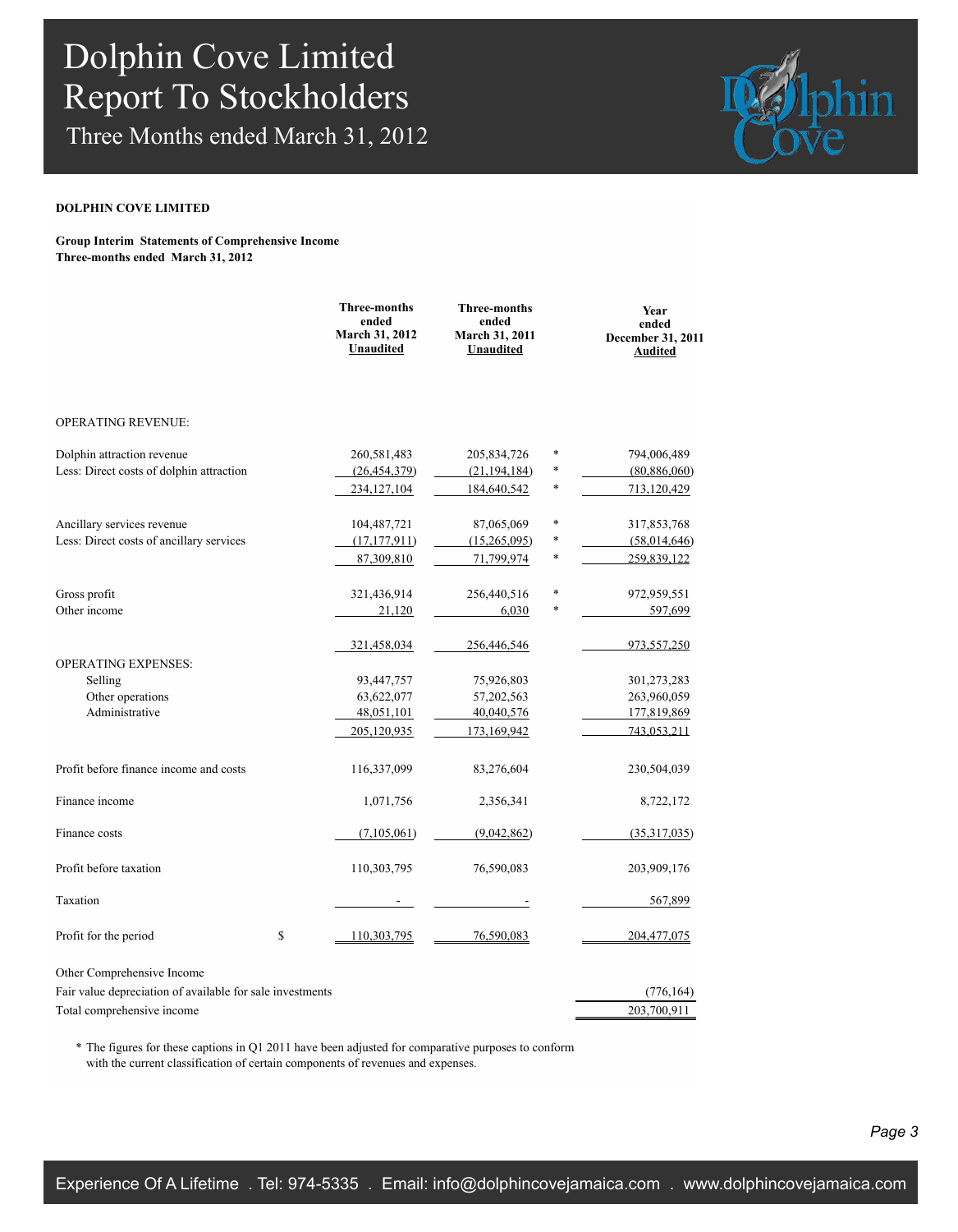Three Months ended March 31, 2012



### **DOLPHIN COVE LIMITED**

**Group Interim Statement Changes in Stockholder's Equity Three-months ended March 31, 2012**

|                                                             | <b>Three months</b><br>ended<br>March 31, 2012 | <b>Three months</b><br>ended<br>March 31, 2011 | Year<br>ended<br>December 31, 2011 |
|-------------------------------------------------------------|------------------------------------------------|------------------------------------------------|------------------------------------|
|                                                             | <b>Unaudited</b>                               | <b>Unaudited</b>                               | <b>Audited</b>                     |
| Balances at beginning of period                             | \$<br>1,012,551,098                            | 856, 197, 432                                  | 856, 197, 432                      |
| Transactions recorded directly in equity:                   |                                                |                                                |                                    |
| Issue of shares and adjustments<br>Dividends                | (15,697,055)                                   | (256,799)                                      | (256,799)<br>(47,090,446)          |
| Fair Value depn. of available -for- sale investments        |                                                |                                                | (776, 164)                         |
| Profit for the period, being total<br>comprehensive income: | \$<br>110,303,795                              | 76,590,083                                     | 204,477,075                        |
| Balance at end of period                                    | \$<br>1,107,157,837                            | 932,530,716                                    | 1,012,551,098                      |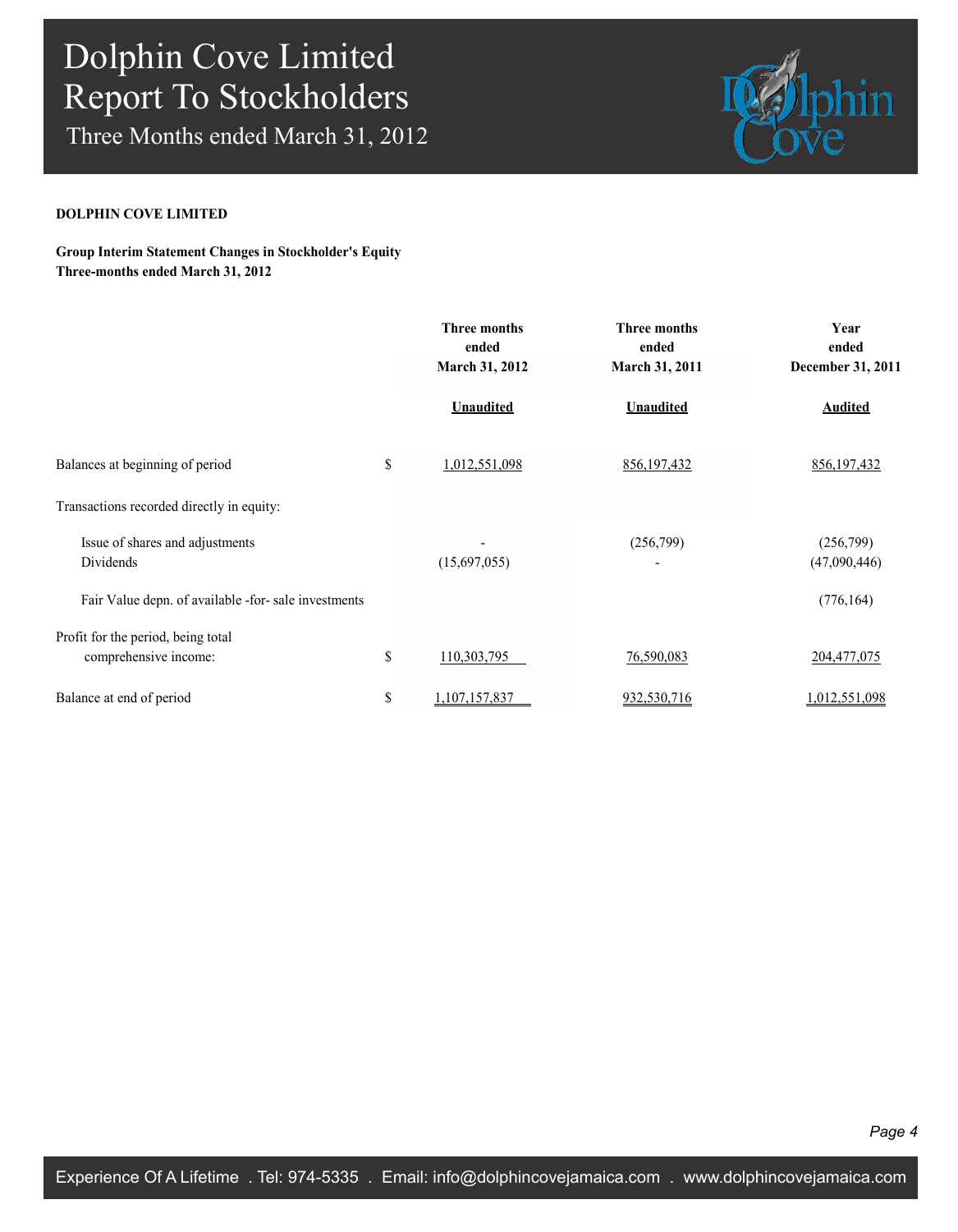Three Months ended March 31, 2012



### **DOLPHIN COVE LIMITED**

|  |  | <b>Group Interim Statement of Cash Flows</b> |  |  |
|--|--|----------------------------------------------|--|--|
|--|--|----------------------------------------------|--|--|

|                                                         | Three-months<br>ended<br>March 31, 2012<br><b>Unaudited</b> | Three-months<br>ended<br><b>March 31, 2011</b><br>Unaudited | Year<br>ended<br>December 31, 2011<br>Audited |
|---------------------------------------------------------|-------------------------------------------------------------|-------------------------------------------------------------|-----------------------------------------------|
| CASH FLOWS FROM OPERATING ACTIVITIES                    |                                                             |                                                             |                                               |
| Profit for the period                                   | 110,303,795                                                 | 76,590,083                                                  | 204,477,075                                   |
| Adjustments for:                                        |                                                             |                                                             |                                               |
| Depreciation and amortisation                           | 7,977,377                                                   | 7,615,559                                                   | 30,833,295                                    |
| Interest income                                         | (1,071,756)                                                 | (2,356,341)                                                 | (8, 722, 172)                                 |
| Interest expense                                        | 7,105,061                                                   | 9,042,862                                                   | 22,640,117                                    |
| Gain on disposal of property, plant and equipment       |                                                             |                                                             | (570,000)                                     |
| Tax expense                                             |                                                             |                                                             | (567, 899)                                    |
| Operating profit before changes in working capital      | 124,314,476                                                 | 90,892,163                                                  | 248,090,416                                   |
| Accounts receivable                                     | (62, 341, 915)                                              | (61,069,676)                                                | (39,606,135)                                  |
| Inventories                                             | (3,717,273)                                                 | 4,287,101                                                   | 324,791                                       |
| Accounts payable and provisions                         | 11,737,425                                                  | 16,025,461                                                  | 152,981                                       |
| Due from/to related parties, net                        | 796,673                                                     | 2,270,369                                                   | (3,480,718)                                   |
| Cash generated from operations                          | 70,789,387                                                  | 52,405,418                                                  | 205,481,335                                   |
| Interest paid                                           | (7,105,061)                                                 | (6,912,451)                                                 | (21, 193, 542)                                |
| Income tax paid/withheld                                | (102,009)                                                   | (6,855,375)                                                 | (8,445,908)                                   |
| Net cash provided by operating activities               | 63.582.317                                                  | 38.637.592                                                  | 175.841.885                                   |
| CASH FLOWS FROM INVESTING ACTIVITIES                    |                                                             |                                                             |                                               |
| Interest received                                       | 1,071,756                                                   | 2,356,341                                                   | 8,620,642                                     |
| Securities purchased under resale agreements            | (88, 213, 978)                                              | 38,573,528                                                  | 139,865,688                                   |
| Investment                                              | 54,394,538                                                  |                                                             |                                               |
| Additions to property, plant and equipment              | (13,036,807)                                                | (5,697,819)                                                 | (49,180,314)                                  |
| Proceeds from disposal of property, plant and equipment |                                                             |                                                             | 2,250,000                                     |
| Additions to biological assets                          | (172, 730)                                                  | (35,000)                                                    | (325,000)                                     |
| Loan receivable                                         |                                                             | (1,007,734)                                                 | 625,798                                       |
| Investements acquired                                   |                                                             |                                                             | (55, 170, 702)                                |
| Net cash used by investing activities                   | (45,957,221)                                                | 34,189,316                                                  | 46,686,112                                    |
| CASH FLOWS FROM FINANCING ACTIVITIES                    |                                                             |                                                             |                                               |
| Dividends paid                                          | (15,697,055)                                                |                                                             | (47,090,446)                                  |
| shares issued, net of expenses                          |                                                             | (256,799)                                                   | (256,799)                                     |
| Long term liabilities received, net of repayments       | (18, 151, 959)                                              | (59.578.675)                                                | (136, 289, 639)                               |
| Net cash (used)/provided by financing activities        | (33,849,014)                                                | (59, 835, 474)                                              | (183, 636, 884)                               |
| Net increase in cash resources                          | (16, 223, 919)                                              | 12,991,434                                                  | 38,891,113                                    |
| Cash resources at beginning of the period               | 38,153,476                                                  | (737, 637)                                                  | (737, 637)                                    |
| CASH RESOURCES AT END OF PERIOD                         | \$<br>21,929,557                                            | 12,253,797                                                  | 38, 153, 476                                  |
| Comprising:                                             |                                                             |                                                             |                                               |
| Cash and cash equivalents                               | 37,971,808                                                  | 26,615,530                                                  | 44,922,944                                    |
| Bank overdrafts, unsecured                              | (16,042,251)                                                | (14, 361, 733)                                              | (6,769,468)                                   |
|                                                         | 21,929,557<br>\$                                            | 12,253,797                                                  | 38, 153, 476                                  |

*Page 5*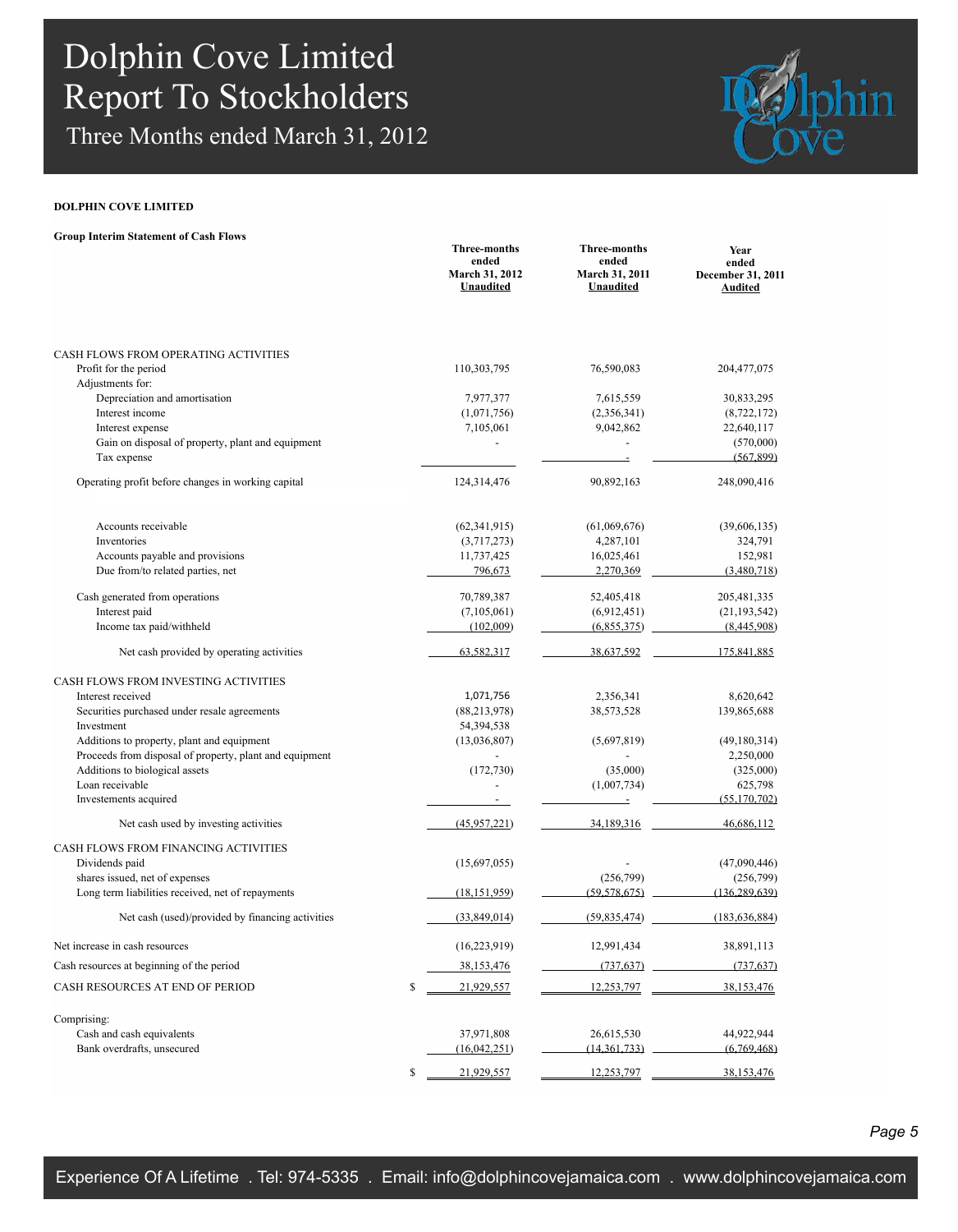Three Months ended March 31, 2012



#### **DOLPHIN COVE LIMITED**

#### **Selected Explanatory Notes Three-months ended March 31, 2012**

#### Basis of preparation

These condensed interim consolidated financial statements have been prepared in accordance with accounting policies set out in note 2 to the audited consolidated financial statement for the year ended December 31, 2011 which have been consistently applied from period to period except as indicated below\*.

#### Segment information

|                                | Three month period to March 31,2012 |                          |                          |               |  |  |
|--------------------------------|-------------------------------------|--------------------------|--------------------------|---------------|--|--|
|                                | Ocho Rios                           | Hanover                  | Other                    | Total         |  |  |
| Reportable segment assets      | 1,338,562,656                       | 310,942,951              | 22,692,005               | 1,672,197,612 |  |  |
| Capital expenditure            | 13,209,537                          | $\overline{\phantom{0}}$ | $\overline{\phantom{0}}$ | 13,209,537    |  |  |
| Reportable segment liabilities | 261,310,574                         | 268,782,787              | $\overline{\phantom{0}}$ | 530,093,362   |  |  |

|                                | Year ended December 31, 2011 |             |                          |               |  |
|--------------------------------|------------------------------|-------------|--------------------------|---------------|--|
|                                | Ocho Rios                    | Hanover     | Other                    | Total         |  |
| Reportable segment assets      | 1,272,874,998                | 303,465,300 | 21,197,550               | 1,597,537,848 |  |
| Capital expenditure            | 36,853,226                   | 11,813,077  | 839,011                  | 49,505,314    |  |
| Reportable segment liabilities | 264,337,553                  | 287,428,955 | $\overline{\phantom{0}}$ | 551,766,508   |  |

|                                       | Ocho Rios   | Hanover     | Other                    | Total          |
|---------------------------------------|-------------|-------------|--------------------------|----------------|
| Gross revenue from external customers | 261,932,172 | 75,858,168  | 27,278,865               | 365,069,204    |
| Finance Income                        | 5,205,911   | ٠           | $\overline{\phantom{a}}$ | 5,205,911      |
| Finance cost                          | (6,368,364) | (4,870,852) | $\overline{\phantom{a}}$ | (11, 239, 216) |
| Depreciation and amortization         | (6,291,906) | (1,685,471) |                          | (7, 977, 377)  |
| Segment Profit                        | 75,129,709  | 26,123,816  | 9,050,270                | 110,303,795    |

|                                       | Three month period to March 31, 2011 |               |            |              |  |
|---------------------------------------|--------------------------------------|---------------|------------|--------------|--|
|                                       | Ocho Rios                            | Hanover       | Other      | Total        |  |
| Gross revenue from external customers | 221,565,545                          | 44,684,206    | 26,650,044 | 292,899,795* |  |
| Finance Income                        | 8,253,841                            |               |            | 8,253,841    |  |
| Finance cost                          | (8,606,657)                          | (6, 333, 705) |            | (14,940,362) |  |
| Depreciation and amortization         | (5,940,616)                          | (1,457,747)   | (217, 196) | (7,615,559)  |  |
| Taxation expense                      |                                      |               |            |              |  |
| Segment profit after tax              | 62,997,835                           | 9,594,506     | 3,997,742  | 76,590,083   |  |

\* The figures for this caption in Q1 2011 in respect of Ocho Rios and the total have been adjusted for comparative purposes to conform with the current classification of certain components of gross revenue.

**Three month period to March 31,2012**